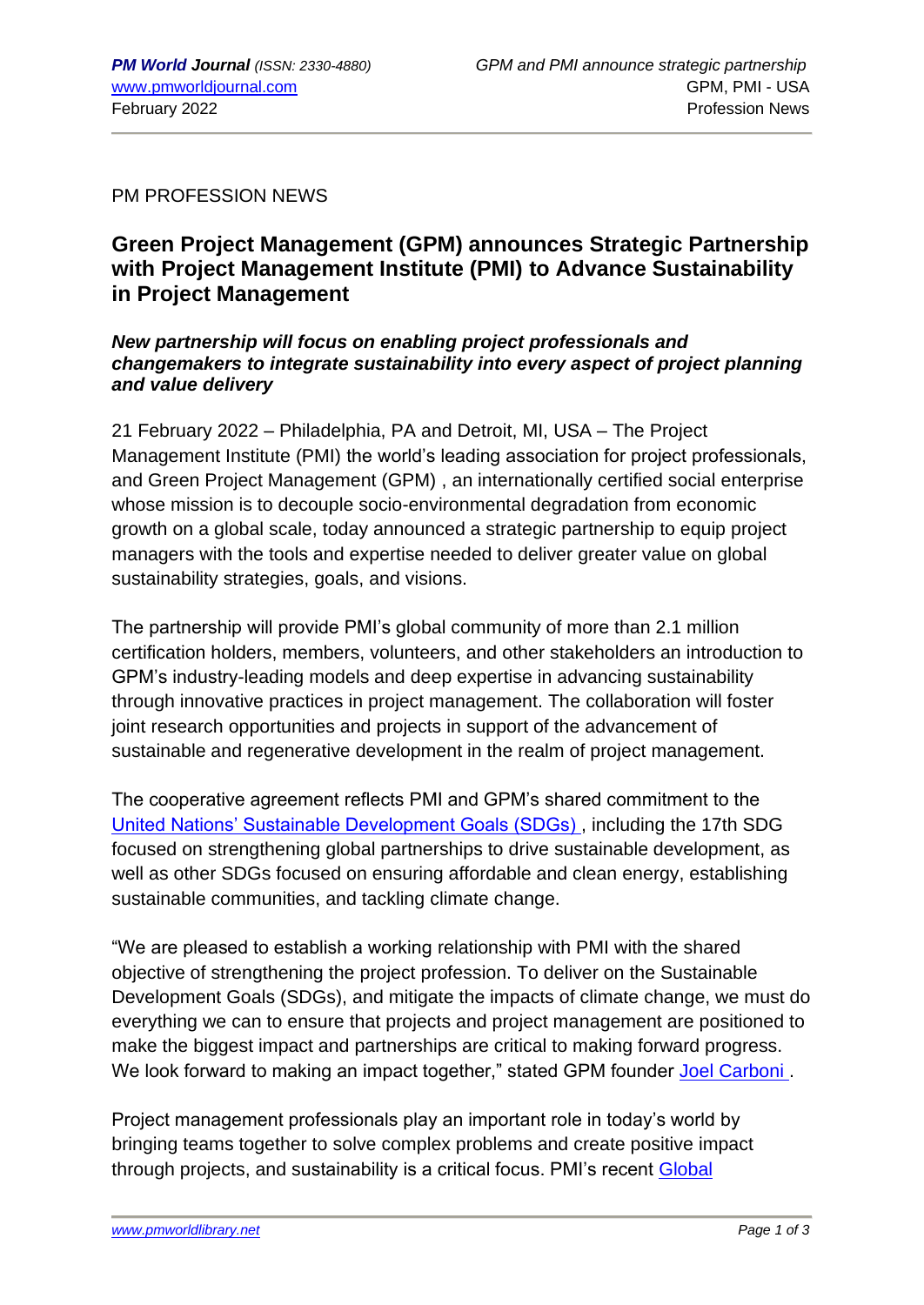[Megatrends 2022](https://greenprojectmanagement.us3.list-manage.com/track/click?u=66d1da369fb4e30ac415ada74&id=06ff0d37f1&e=cb51cd20b9) report highlights the growing stakes of the climate crisis and the need for project professionals to integrate emissions targets into key performance indicators, build emissions management into ways of working, and engage with stakeholders on sustainability best practices.

"As PMI's recent research has emphasized, leaders across sectors and geographies are increasingly setting bold targets to act on climate change and adopt greater sustainability measures," said Michael DePrisco, PMI Interim President & CEO. "Project professionals will continue to play an essential role in turning these visions and strategies into reality. PMI is proud to partner with Green Project Management in ensuring that they have the tools and insights they need to integrate sustainability into every aspect of planning projects and delivering value."

## **About Project Management Institute (PMI)**

Project Management Institute (PMI) is the world's leading professional association for project management, and the

authority for a growing global community of millions of project professionals and individuals who use project management skills. Collectively, these professionals and "changemakers" consistently create better outcomes for businesses, community and society worldwide. PMI empowers people to make ideas a reality. Through global advocacy, networking, collaboration, research, and education, PMI prepares organizations and individuals at every stage of their career journey to work smarter so they can drive success in a world of change.

Building on a proud legacy dating to 1969, PMI is a not-for-profit for-purpose organization working in nearly every country around the world to advance careers, strengthen organizational success, and enable project professionals and changemakers with new skills and ways of working to maximize their impact. PMI offerings include globally recognized standards, certifications, online courses, thought leadership, tools, digital publications, and communities. Visit PMI at [www.PMI.org,](https://greenprojectmanagement.us3.list-manage.com/track/click?u=66d1da369fb4e30ac415ada74&id=d4b2a2cb2a&e=cb51cd20b9)

## **About Green Project Management**

GPM is the global leader in sustainable project management practices. As a social enterprise, they advocate principled and value-based project approaches. From their multiple award-winning standards to their training, assessments, and

certifications, they are a key driver of sustainable and regenerative development and delivering on the 2030 sustainable development goals (SDGs). Founded in 2009,